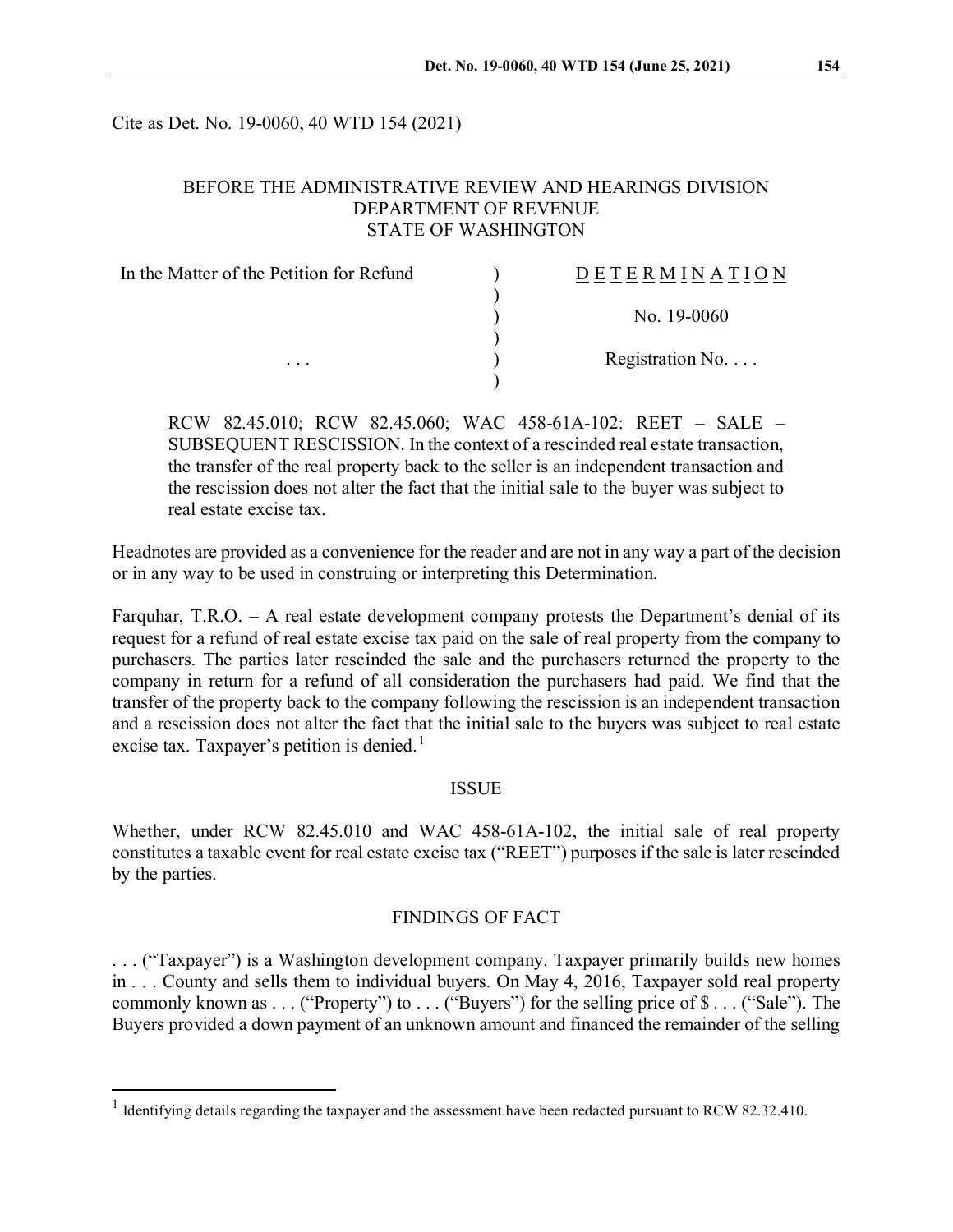price with a loan from a third-party lender. On May 12, 2016, the parties submitted a REET Affidavit documenting the Sale and Taxpayer paid REET in the amount of \$....

The Buyers later alleged the Property contained defects and sought to rescind the Sale. Taxpayer contested the defect allegations, but decided to resolve the dispute by agreeing to a rescission. On February 12, 2018, the Buyers conveyed the Property back to Taxpayer via quitclaim deed ("Rescission"). Concurrently, Taxpayer refunded the Buyer's down payment and loan payments. Taxpayer also relieved the Buyers of the remaining balance on the loan. On February 13, 2018, the parties submitted another REET Affidavit documenting the Rescission and claimed the REET exemption found in WAC 458-61A-[2](#page-1-0)09(1).<sup>2</sup> Neither party paid REET on the Rescission.

On February 15, 2018, Taxpayer submitted a refund request to the Department for the REET it paid on the Sale. Taxpayer stated that "[REET] was paid on the transfer back to the seller in a transaction that is completely rescinded." The Department's Special Programs division ("Special Programs") denied Taxpayer's request on March 23, 2018, noting that Taxpayer paid REET on the Sale, not the Rescission as Taxpayer had claimed and the Sale remained taxable regardless of the Rescission.

On May 15, 2018, Taxpayer submitted a timely petition for review. Taxpayer argues that it qualifies for a refund because its situation satisfies the elements of the REET exemption for rescinded sales found in WAC 458-61A-209. Taxpayer also argues that it is entitled to a refund under WAC 458-61A-301(12)(d)(1), which authorizes refunds when REET is "paid on the transfer back to the seller in a transaction that is completely rescinded."

# ANALYSIS

RCW 82.45.060 imposes REET upon the "sale" of real property in this state. RCW 82.45.010(1) defines the term "sale" to mean:

As used in this chapter, the term "sale" has its ordinary meaning and includes any conveyance, grant, assignment, quitclaim, or transfer of the ownership of or title to real property, including standing timber, or any estate or interest therein for a valuable consideration . . .

WAC 458-61A-102(2) defines "consideration" as:

[M]oney or anything of value, either tangible or intangible, paid or delivered, or contracted to be paid or delivered, including performance of services, in return for the transfer of real property. The term includes the amount of any lien, mortgage, contract indebtedness, or other encumbrance, given to secure the purchase price, or any part thereof, or remaining unpaid on the property at the time of sale.

When Taxpayer sold the Property to the Buyers on May 4, 2016, for \$ . . . , it triggered REET because Taxpayer conveyed real property for a valuable consideration. The Buyers' down payment alone is sufficient to conclude that the parties exchanged valuable consideration and, therefore, a

<span id="page-1-0"></span><sup>&</sup>lt;sup>2</sup> "The reconveyance of property due to a rescission of sale is not subject to [REET]." WAC 458-61A-209(1).